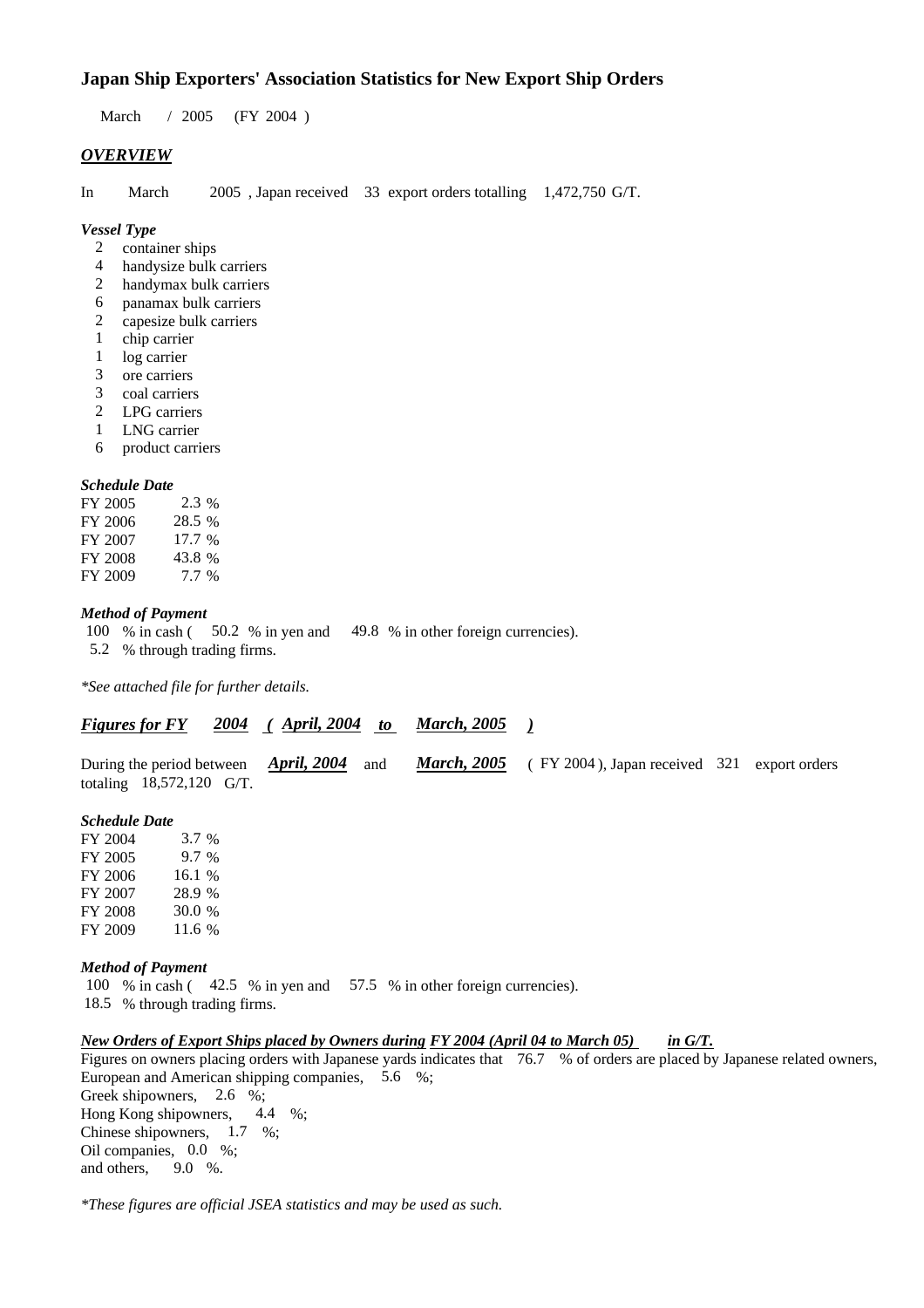## New Export Orders Placed in March 2005 (FY 2004) Based on Fiscal Year

Description Apr 03 to Mar 04 Apr 04 to Nov 04 December 2004 January 2005 February 2005 March 2005 Apr 04 to Mar 05 Jan 05 to Mar 05<br>No. 1 G/T No. 1 G/T No. 1 G/T No. 1 G/T No. 1 G/T No. 1 G/T No. 1 G/T No. 1 G/T No. 1 G/T  $No.$   $G/T$ T || No. | G/T || No. | G/T || No. | G/T || No. | G/T || G/T || No. | G/T || No. | G/T || No. | G/T General Cargos | 53| 2,427,250|| 11| 257,050| 4| 39,700| 0| 0| 7| 421,900| 2| 54,400| 24| 773,050|| 9| 476,300 Bulk Carriers 3555| 15,276,690|| 121| 6,531,400| 30| 1,725,900| 13| 567,700| 4| 144,650| 22| 1,123,450| 190| 10,093,100|| 39| 1,835,800 Tankers 1344| 8,342,471|| 72| 5,319,770| 16| 1,468,000| 8| 589,700| 2| 33,600| 9| 294,900| 107| 7,705,970|| 19| 918,200 Combined Carriers 1 0 0 0 0 0 0 0 0 0 0 0 0 0 0 0 0 **Others** s and  $\vert 0$  0 0 0 0 0 0 0 0 0 0 0 0 0 0 0 Total 5422| 26,046,411|| 204| 12,108,220| 50| 3,233,600| 21| 1,157,400| 13| 600,150| 33| 1,472,750| 321| 18,572,120|| 67| 3,230,300 FY 2002 / FY2003 (%) \* 172.4 68.5 77.2 64.6 118.4 78.5 71.3 \*\* 77.4 In CGT12,538,680 5,598,059 1,273,975 1,274,510 1,399,655 728,340 1,3574,539 1,702,505 1

*Figures for shipbulding orders of 500 G/T and over for export as steel vessels placed with JSEA members are covered.*

\*FY 2002/FY2003

\*\*Calender Year 2004

JSEA (April 2005)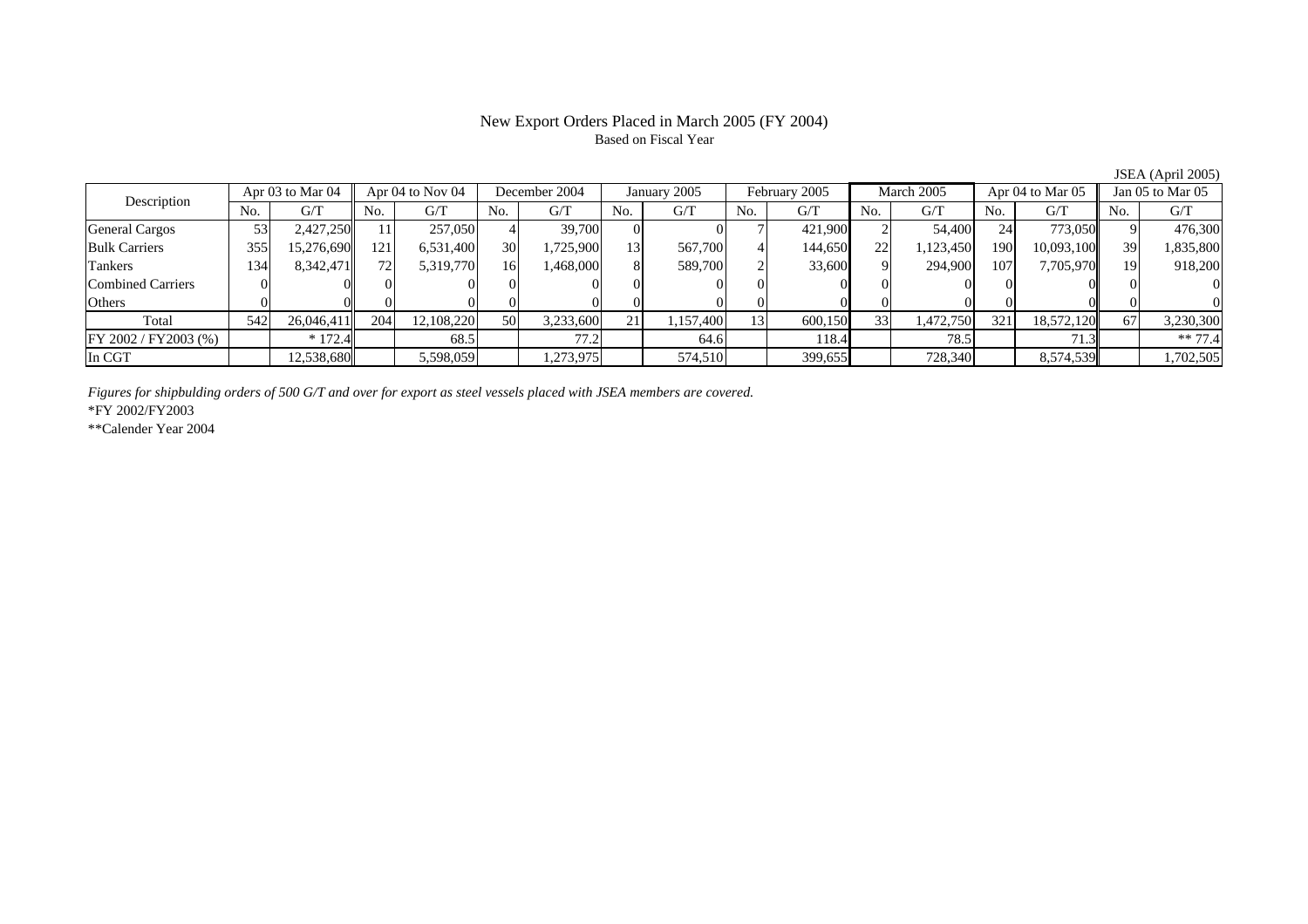# Export Ships Delivered in March 2005 (FY 2004) Based on Fiscal Year

JSEA (April 2005)

| Description           | Apr 03 to Mar 04 |            | Apr 04 to Nov 04 |           | December 2004  |         | January 2005   |           | February 2005 |           | March 2005     |           | Apr 04 to Mar 05 |            | Jan $05$ to Mar $05$ |            |
|-----------------------|------------------|------------|------------------|-----------|----------------|---------|----------------|-----------|---------------|-----------|----------------|-----------|------------------|------------|----------------------|------------|
|                       | No.              | G/T        | No.              | G/T       | N <sub>0</sub> | G/T     | N <sub>0</sub> | G/T       | No.           | G/T       | N <sub>0</sub> | G/T       | No.              | G/T        | No.                  | G/T        |
| General Cargos        | 31               | .104.335   |                  | 121.367   |                | 108.418 |                | 21,136    |               | 97,735    |                | 174.798   |                  | 523,454    |                      | 293,669    |
| <b>Bulk Carriers</b>  | 113              | 4,561,732  | 125              | 5,307,218 |                | 312,629 | 22             | 1,058,772 | 21            | 826,482   | 23             | 1,044,872 | 1991             | 8,549,973  | 66                   | 2,930,126  |
| Tankers               | 103              | 5,752,226  | 56               | 3,134,418 |                | 111.999 |                | 345,797   | 4             | 380,821   |                | 282,943   | 78               | 4,255,978  | 18                   | 1,009,561  |
| Combined Carriers     |                  |            |                  |           |                |         |                |           |               |           |                |           |                  |            |                      |            |
| Others                |                  | 115.875    |                  | 115,875   |                |         |                | 01        |               |           |                |           |                  | 115,875    |                      |            |
| Total                 | 248              | 11,534,168 | 189              | 8,678,878 | 14             | 533,046 | 30             | 1,425,705 | 28            | 1,305,038 | 34             | 1,502,613 | 295              | 13,445,280 | 92.                  | 4,233,356  |
| FY 2002 / FY 2003 (%) |                  | $*110.6$   |                  | 117.5     |                | 165.3   |                | 82.0      |               | 131.7     |                | 137.3     |                  | 116.6      |                      | $** 110.7$ |
| In CGT                |                  | 5,865,706  |                  | 4,401,592 |                | 296,909 |                | 629,859   |               | 615,391   |                | 787,376   |                  | 6,731,127  |                      | 2,032,626  |

*Deliveries of new shipbuilding orders of 500 G/T and over for export as steel vessels placed with JSEA members are covered.*

\*FY 2002/FY2003

\*\*Calender Year 2004